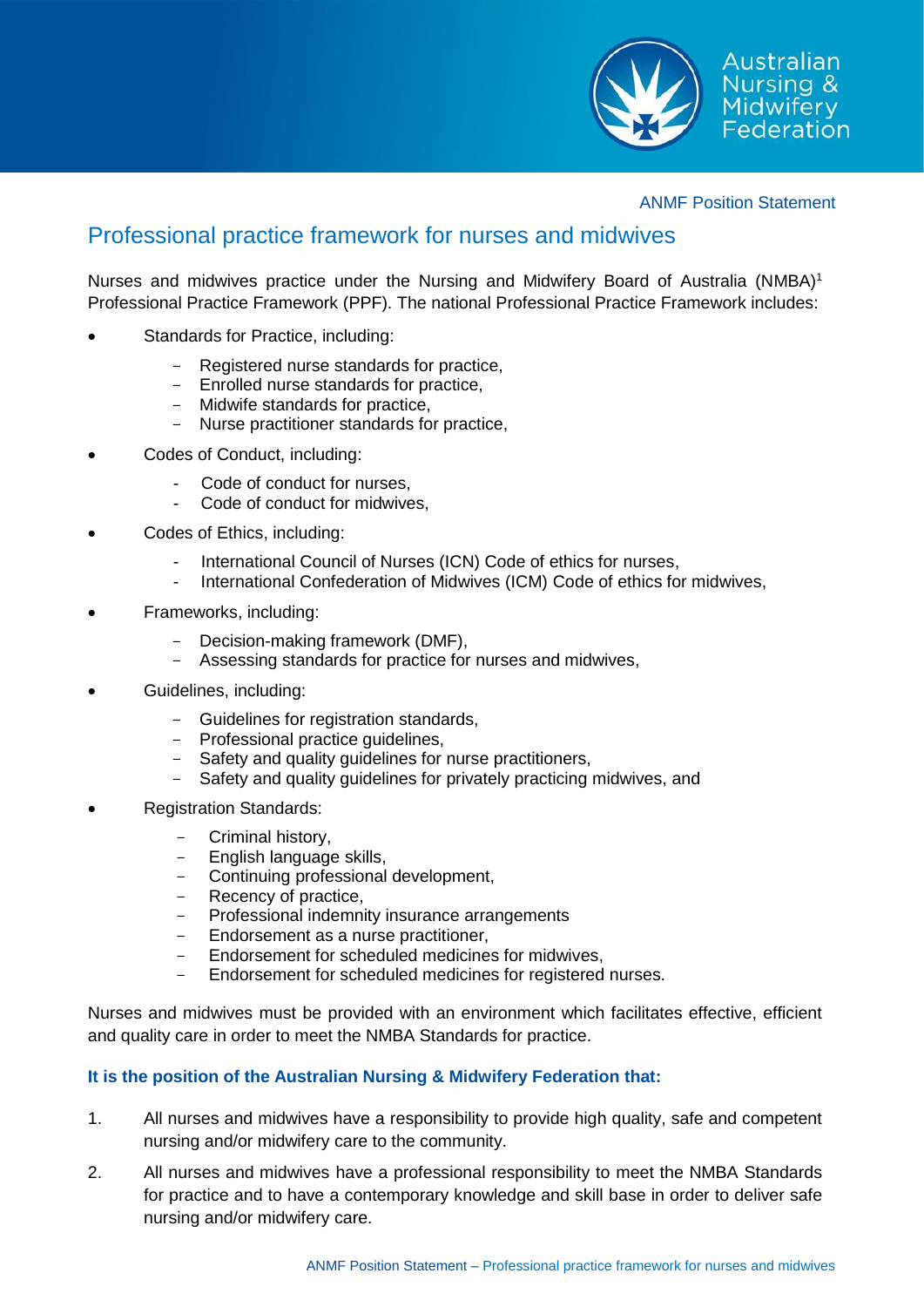

- 3. Individual nurses, midwives, professional organisations, the NMBA, employers, education providers and governments share the responsibility to ensure the maintenance of professional practice standards.
- 4. Nurses and midwives use the required standards for practice for regular self-assessment or peer review and identification of learning needs.
- 5. Nurses and midwives may base their self-assessment on a variety of methods to ensure they meet the required standards for practice. These methods include: formal and informal learning; participation in and use of evidence based practice and research; other continuing professional development activities; and reflection on practice and on workplace performance appraisals.
- 6. Measures to meet the NMBA's professional standards may include, but should not be limited to: evaluation and reflection on professional practice against the relevant standards; workplace performance appraisal to identify knowledge and practice gaps; attendance at a relevant conference, seminar and/or continuing professional development sessions; relevant post graduate education programs; maintenance of knowledge through professional literature and research; participation in mandatory education (such as cardiopulmonary resuscitation or workplace safety); and membership of a professional and/or industrial organisation.
- 7. Assessment of nurses and midwives should only be conducted by nurses and midwives with similar or advanced clinical expertise in the context of practice in which the nurse or midwife is to be assessed.
- 8. The assessment of a nurse or midwife requires knowledge of the professional and registration standards and their context of practice and acknowledgement of the extent of experience the nurse or midwife has undertaken.
- 9. Nurses and midwives should demonstrate a commitment to their Professional practice framework through life-long learning.
- 10. Nurses and midwives should seek quality educational experiences relevant to their area of practice or professional interest.
- 11. Employers should provide nurses and midwives with support (financial and/or time off) and access to learning opportunities in a range of settings including facilitating education in the workplace, online, and via other distance education methods, where appropriate.
- 12. Nurses and midwives should support each other in demonstrating and maintaining the standards for nursing and midwifery practice.
- 13. Nurses and midwives who identify learning needs in their practice should be given the support to formulate and implement a professional development plan in collaboration with their employer.
- 14. Nurses and midwives need to document continuing professional development activities in accordance with the requirements of the NMBAs, *Continuing Professional Development Registration Standard*. 2